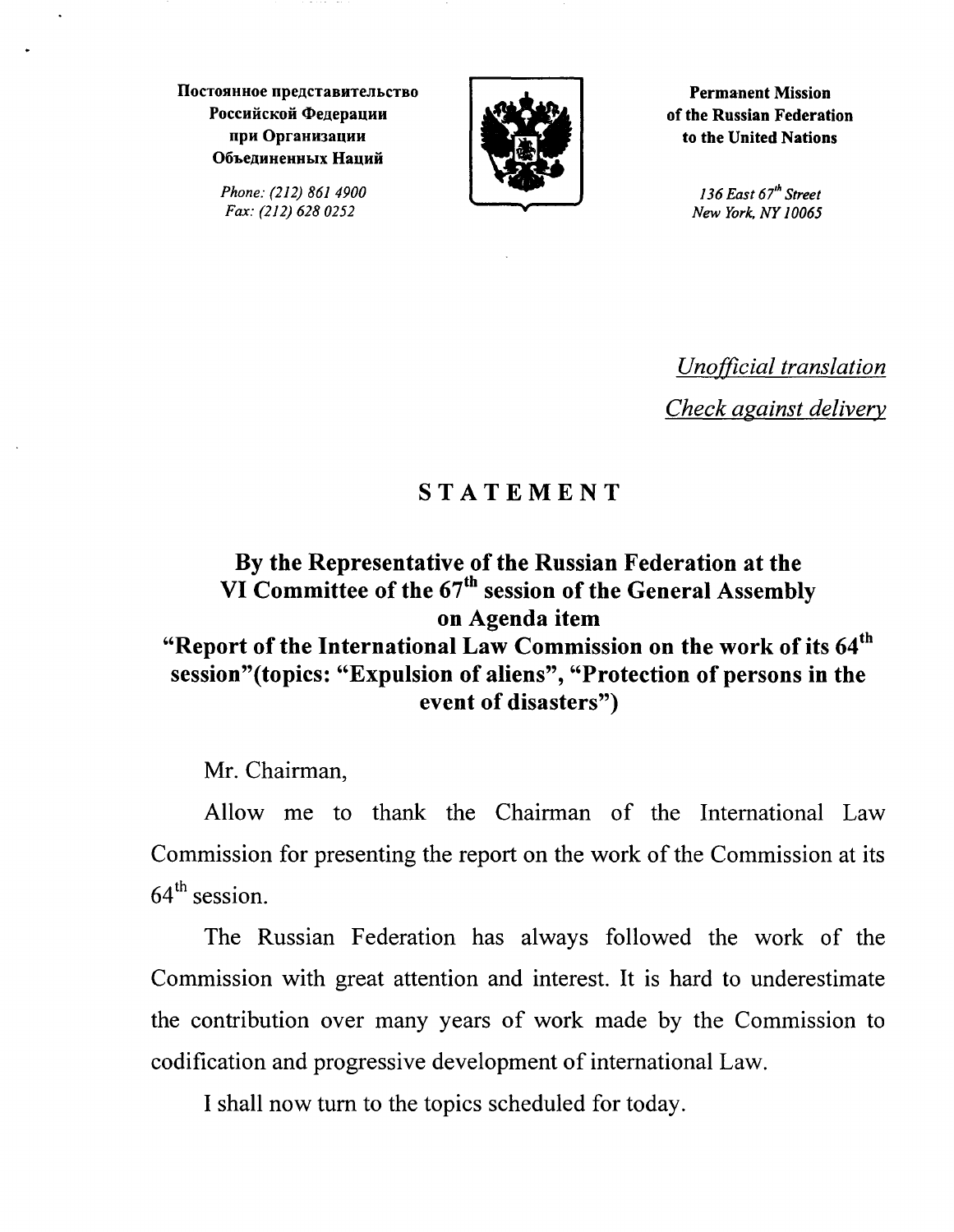The topic of **"Expulsion of aliens".** 

We have studied with interest the set of 32 draft articles on the expulsion of aliens together with the relevant comments adopted in the first reading by the Commission. We believe that as a good basis and orientation for the future work of ILC on these draft articles we can use the opinion provided in the decision by the International Court of Justice on Sadio Diallo case (Guinea vs Congo) of 30 November, 2010. This decision in particular touched upon several aspects of extradition of aliens procedure as well as analyzed legal guaranties at the disposal of the expelled person.

In terms of general approach to the topic, we have doubts regarding the intention to envisage in the draft articles that the legal regime contained therein applies equally to aliens staying on the territory of the respective state both legally and illegally. From our prospective the legal nature of their stay differs, correspondingly the expulsion regime shall also be different.

Further, we would like to briefly comment on some elements in the compendium of draft articles adopted by the Commission.

The Russian Federation maintains certain doubts regarding the language of draft article 12. The very idea in its basis to prohibit the expulsion of the aliens in order to confiscate their property is justified and deserves support. However, it should be noted that the assessment of goals and intentions of states can tum out to be quite uneasy task in practice. We believe also that one cannot preclude situations when the totality of acts committed by a person in a relevant state will entail under the legislation of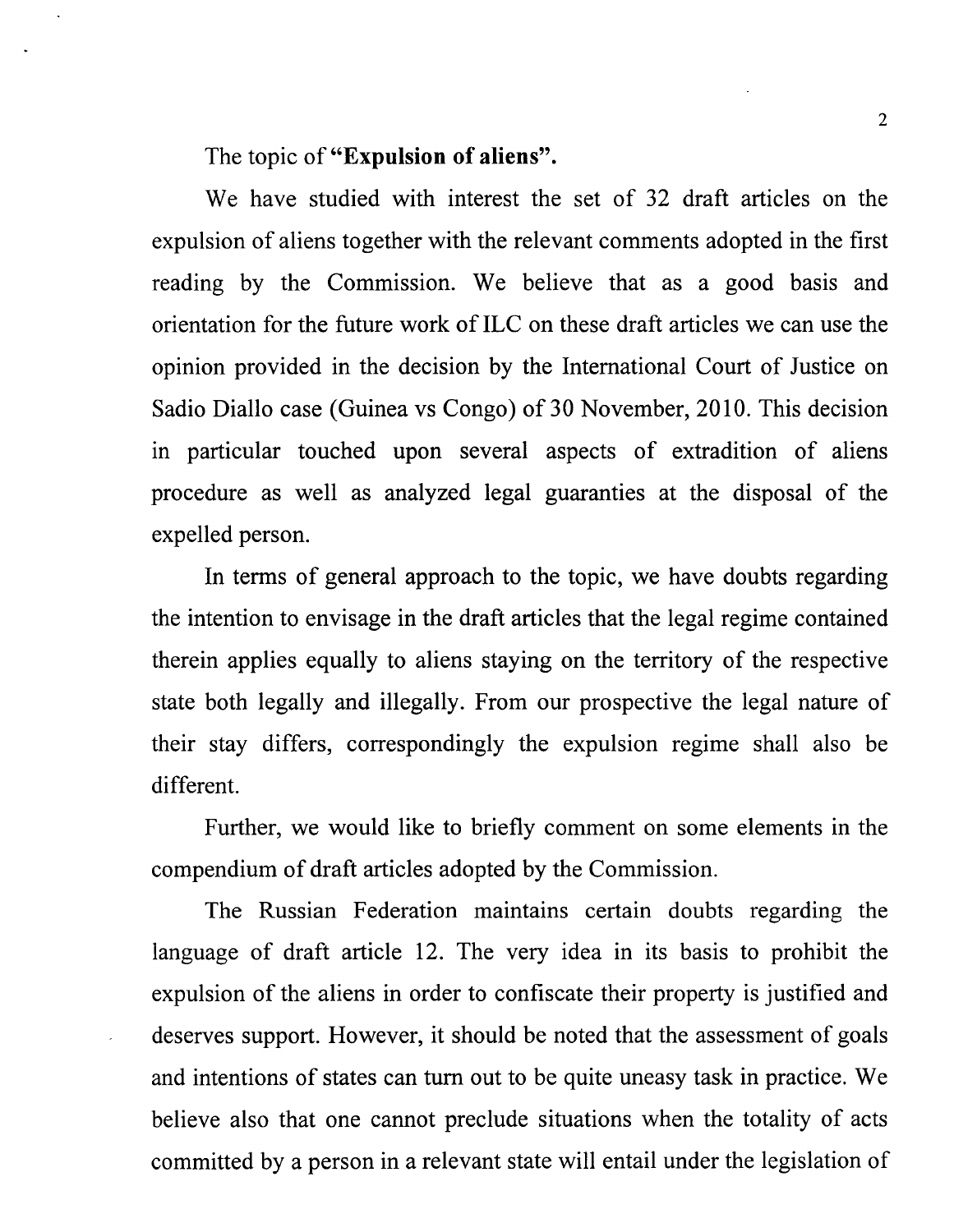that state both the expulsion and confiscation as independent sanctions. Albeit, the non-application of the provisions of legislation regarding confiscation only on the grounds that a person also is subject to expulsion, would hardly be justified. In such a case the aliens would find themselves in a more privileged situation as compared to the citizens of a relevant state where confiscation would apply for the same type of acts.

We welcome the new language of paragraph 1 of the draft article 21 stating that the expelling state shall take necessary measures to assist a voluntary departure of an alien subject to expulsion. We find useful both the modification of the provisions of the draft article and a separate mention in the comments that these provisions should not be interpreted as authorizing the expelling state to exert unjustified pressure on the alien. Its seems that such an approach would allow us to eliminate certain ambiguity related to the fact that the previous version of the draft mentioned the encouragement of voluntary departure.

We note with satisfaction that the current version of paragraph 2 of draft article 21 does not include the reference to the norms of international law related to air travel. Such a reference is redundant.

We will await with great interest further discussion on the draft articles in the Commission.

I shall now tum to the topic **"Protection of persons in the event of disasters".** 

We have carefully studied the fifth report on this topic.

We believe that due to the growing number and scope of natural disasters that endanger hundreds of thousands of human lives and bring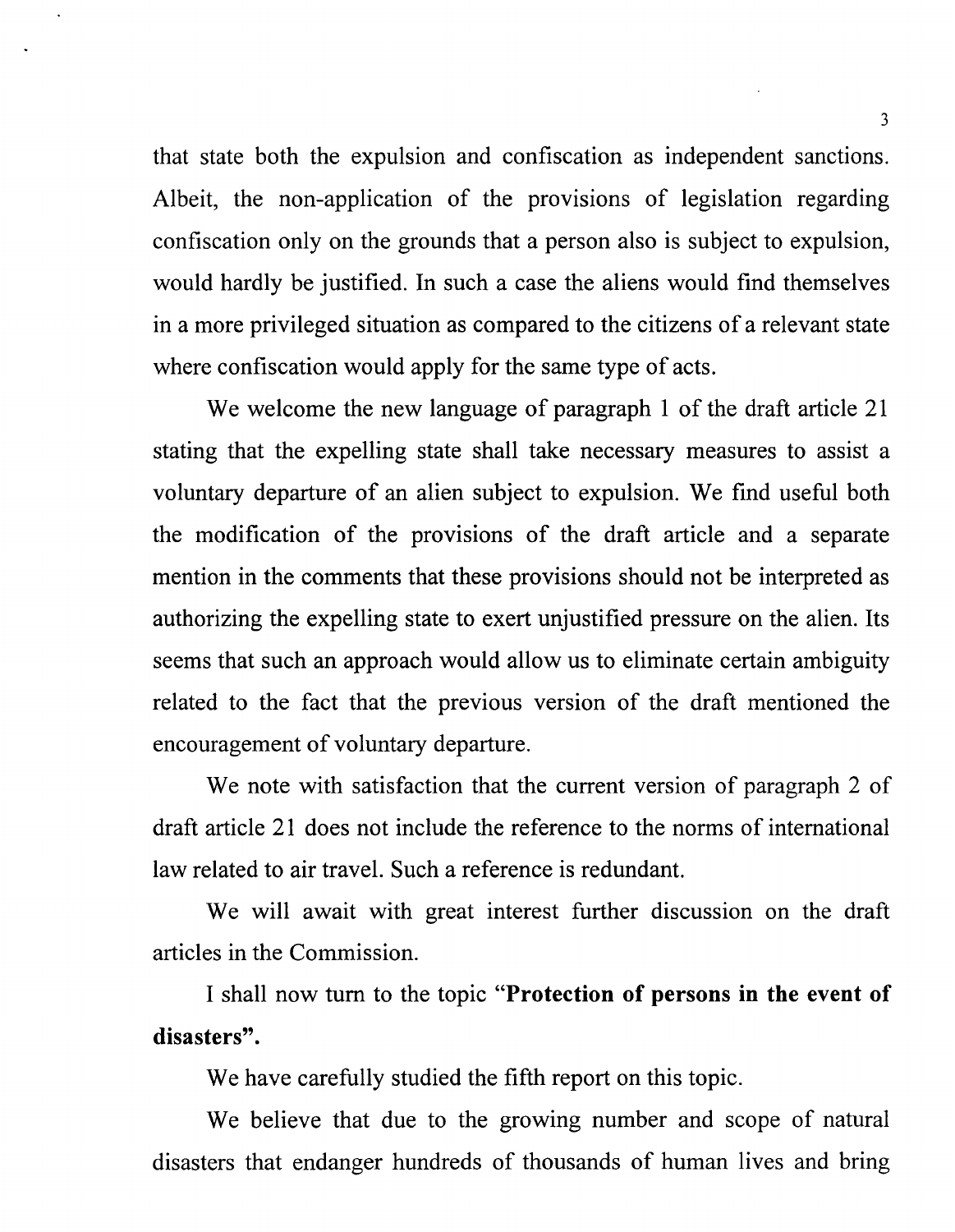enormous material loses to the states the urgency of efforts undertaken by the Commission during its work on this topic can hardly be overestimated. The Russian Federation is interested in continuing the work of the Commission on this exclusively important topic which should be logically completed by the adoption of the guidelines.

The central and key problem for the topic under consideration is the issue of equitable balance between the state sovereignty on the one hand and the need to provide adequate assistance to victims, on the other. The search for and legal codification of such a balance is an uneasy task before the Commission. It is essential for the Commission in this case to follow cautious approach and to be guided by the existing norms of the international law. Taking into account the complexity of this subject the establishment of new rights and obligations not supported by the international practice would hardly be appropriate.

Further, I would like to deal in detail with some draft articles.

We believe it is undesirable to establish an obligation of the affected state to request assistance under draft article 10. Raising such an issue creates a number of legal problems. It is not clear who will be authorized to determine whether the calamity actually takes place and whether the affected state complies with an obligation to request assistance and whether the natural disaster has reached the level outside national capabilities of the affected state. Besides, the establishment of a strict legal obligation implies that in case of non-compliance a state will bear an in international legal obligation which in its tum creates additional questions and problems.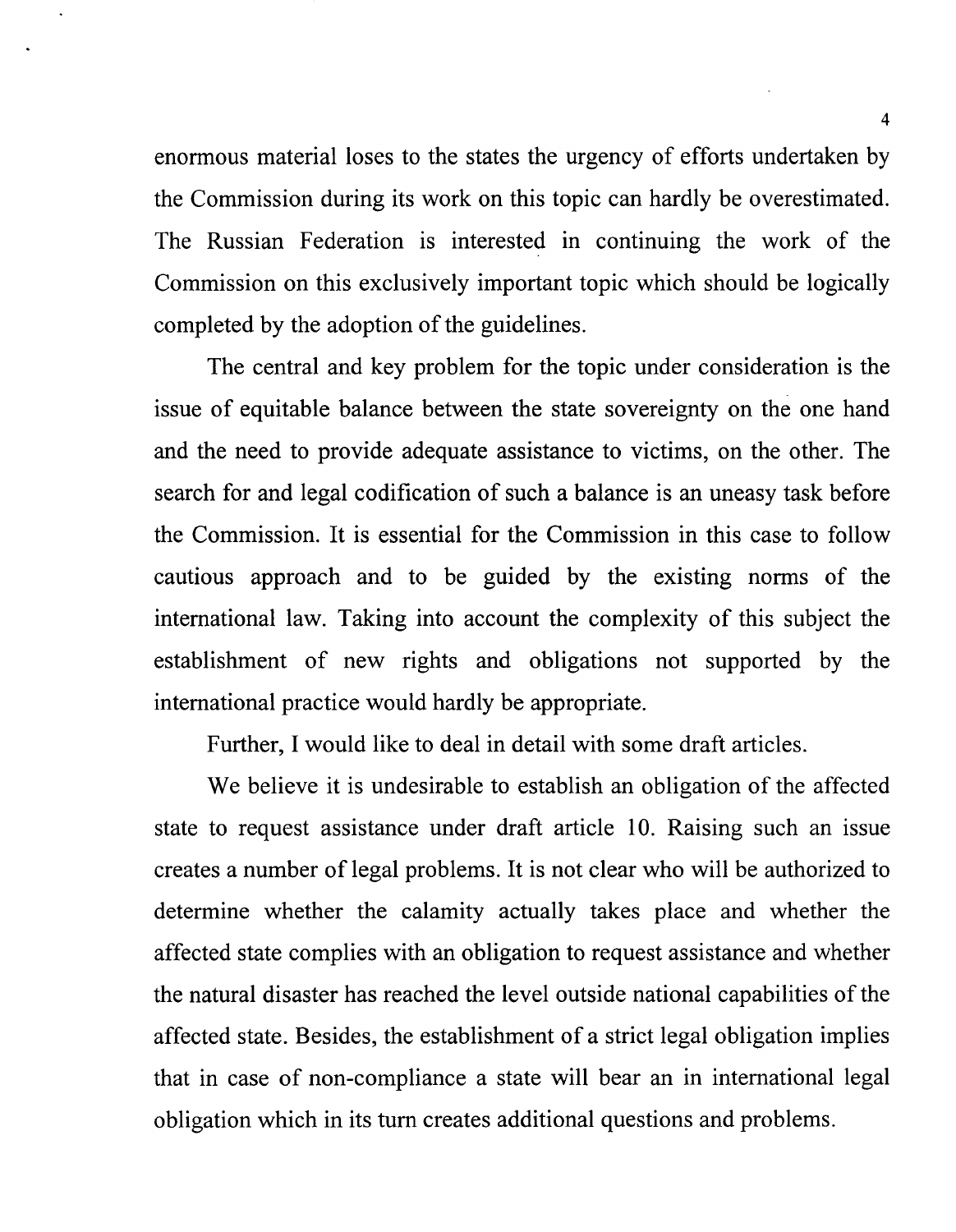We believe that draft article 10 should stipulate a moral and political obligation rather than a legal obligation of an affected state to request assistance and not to reject deliberately the external assistance.

We support the view of the Special Rapporteur that the existing international law, common law or practice do not envisage a legal obligation of states to provide assistance at the request of the affected state.

As to an obligation to offer assistance it would be at least premature to state that currently it does exist at the universal level. The offer of assistance should be considered as a clear moral obligation.

We support the general idea of draft article A. However, we share the view that the obligation to cooperate in this draft is not defined sufficiently and as such it requires additional drafting. We would like to underline in particular the need to fully exclude the possibility to interpret draft article A as a legal obligation to provide assistance.

Draft article 13 also requires additional drafting. On the one hand, it provides an important idea that the affected state can in light of its sovereignty establish conditions for the provision of assistance. On the other hand, it seems that the draft article is stated in rather abridged way. This leaves a wide freedom of interpretation for the affected state in formulating the conditions for such assistance and creates the risk that the references to the norms of international and national law can be made in bad faith with the only purpose to prevent the provision of assistance. Draft article 13 should be formulated in practical key by using fully the proposals of the Special Rapporteur in section V of the report.